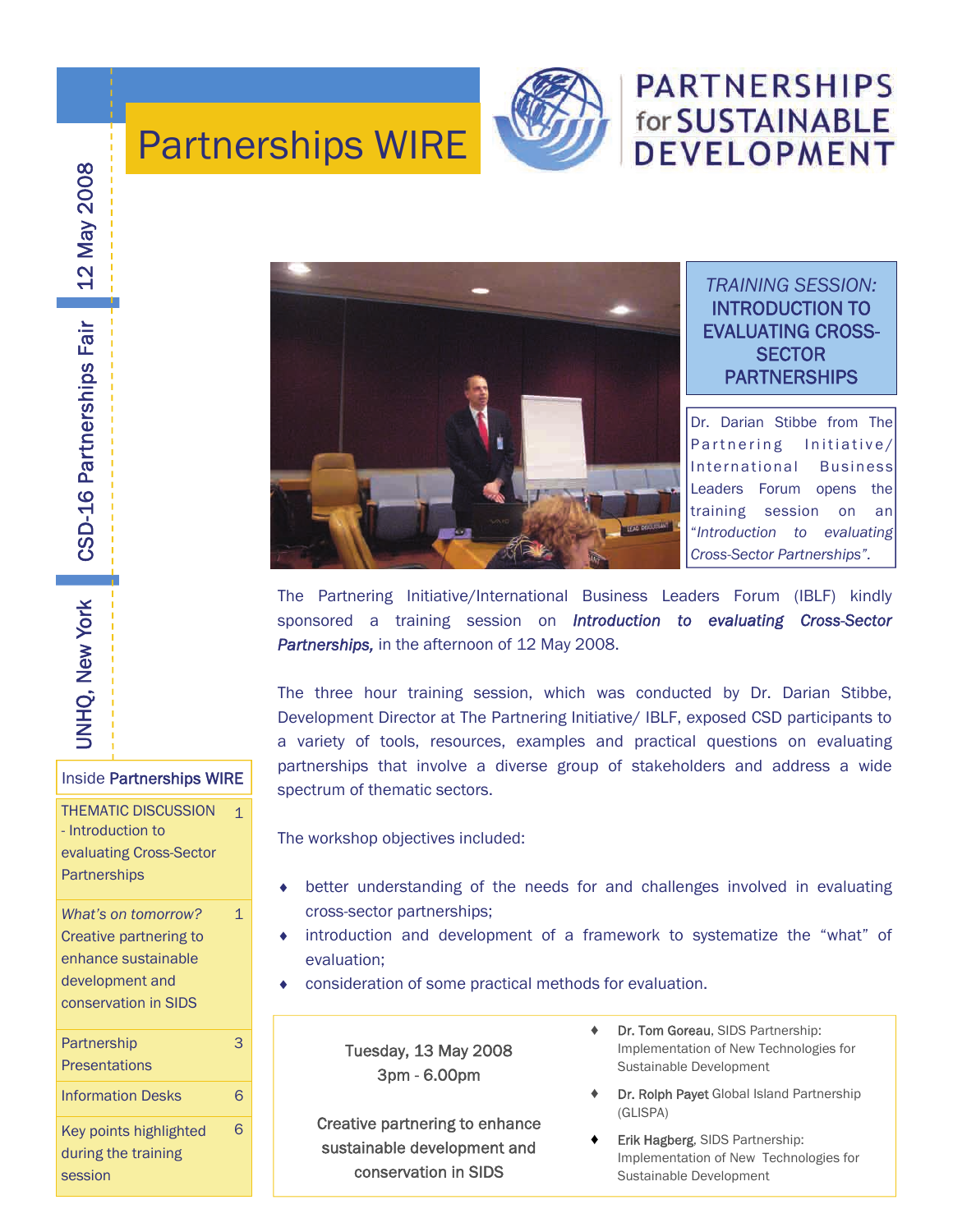

CSD Participants at the second Training Session, sponsored by The Partnering

**PARTNERSHIPS** for SUSTAINABLE DEVELOPMENT

More concretely, CSD participants had the opportunity to experience a highly interactive and dynamic session in which common definitions regarding evaluation, review, monitoring or tracking were discussed and clarified.

Questions were raised on the need or reasons to evaluate a partnership; when should this exercise be undertaken; and models for evaluation that could be useful. Dr. Stibbe also illustrated the complex web of relationships that shapes a partnership, the multiple forms of partnerships, as well as partnership typologies.

Finally, opportunities were offered to reflect and discuss success factors of partnerships; the benefits of partnering as compared Initiative/ International Business Leaders Forum.

to other models of collaboration; as well as the added value of using this implementation mechanism to address development challenges.

The session highlighted several aspects that would be important to take into account if any evaluation or review of a partnership would be truly successful, which are summarized in Table 1.

Please refer to the CSD 16 Partnerships Fair Online Schedule for expanded information on this training session at http://www.un.org/esa/sustdev/csd/csd16/PF/PF\_programme.htm

Partnerships should include a genuine feedback loop so that the process

truly informs the development of the partnership

Dr. Darian Stibbe

Table 1. Highlights of the "Introduction to evaluating Cross-Sector Partnerships training session. Dr. Darian Stibbe

Any truly valid and effective evaluation / review of a partnership always need to:

- Involve all partners and key stakeholders in design and data collection;
- ♦ Include a genuine feedback loop so that the process truly informs the development of the partnership;
- ♦ Find a good balance between external 'objectivity' and internal knowledge / experience of the partnership's history;
- ♦ If the review methodology is not participatory it is likely to seriously undermine / damage the partnership… it may even destroy it.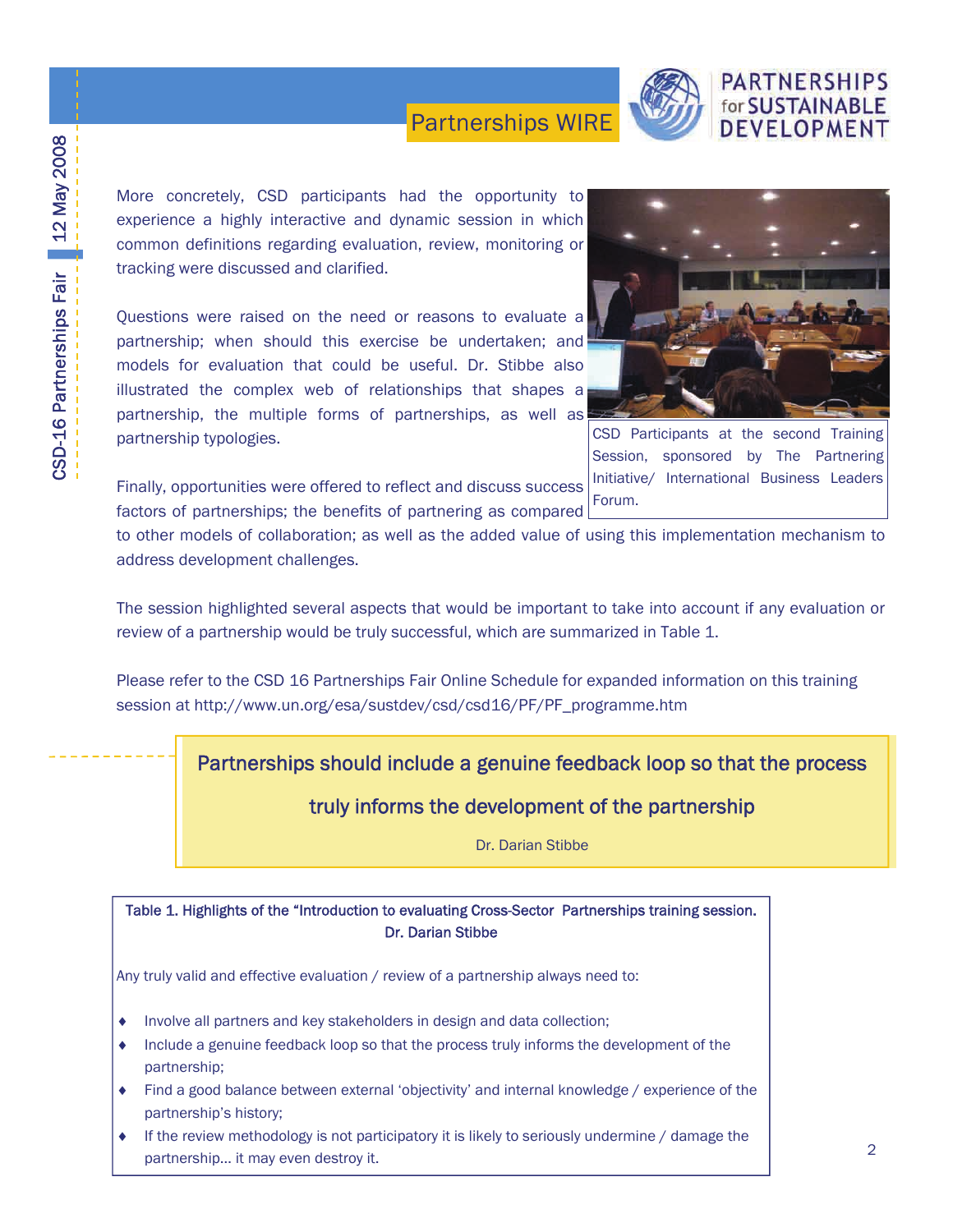

# CSD-16 Partnerships Fair 12 May 2008 CSD-16 Partnerships Fair 12 May 2008



Representatives from the CSD partnership, Recovery of the Circuit of Four Lakes. (L-R) Monica Valenzuela Perez, Sandra Ramos Delgado, Luis Delgado Hurtado.

#### Partnerships Presentations

Ms. Marie-Danielle Samuel, representing the lead partner of the partnership, Yachay Wasi, which means House of Learning in Quechua, opened the presentation of the Recovery of the Circuit of Four Lakes. She introduced the other speakers as well as the videos that illustrated the process of recovering the health, and the unique and beautiful flora and fauna of the Four Lakes in the Peruvian Andes. Mr. Luis Delgado Hurtado, president of Yachay Wasi, followed with an overview of the problems of these four freshwater lakes, mainly contamination from plastics that were polluting the lakes and their surroundings, stemming from the lack of waste management strategies.

He indicated that the local authorities were not interested in issues related to clean water and he hoped that this project would increase awareness. The first phase of the project, initiated in September 2007, was about cleaning the lakes of garbage, increasing awareness and environmental training, not only in schools but also to the

Perez, a biologist supporting the project, further described the challenges confronting

villagers who are directly affected. It was stressed that although cleaning of the lakes was an important task, waste had to be disposed somewhere. Due to lack of proper waste management facilities, the waste was simply accumulating in the village. Ms. Sandra Ramos Delgado, Mr. Delgado's daughter, a student in Cuzco, Peru, presented the message of the youth in the region, which consisted of a passionate request to the Peruvian Government, to increase its support to the environmental problems that this area is being affected with. Ms. Monica Valenzuela

the lakes as being related to inadequate environmental knowledge; the use of detergents leading to eutrophication; the inadequate land use in the area, as well as the introduction of foreign species without proper management and control. Mr. Delgado concluded the presentation by stressing the importance of clean water, as "water is life". The unique environment surrounding the Four Lakes needed to be protected in order to offer a healthier life for the inhabitants that depend on them and explore ways to sustainably use the distinctive flora and its medicinal value as income for future generations.



Representatives from the CSD partnership, Recovery of the Circuit of Four Lakes. (L-R) Sandra Ramos Delgado, Luis Delgado Hurtado, Deborah Gonzalez (interpreter)

### Water is life

**PARTNERSHIPS** for SUSTAINABLE DEVELOPMENT

Luis Delgado Hurtado

3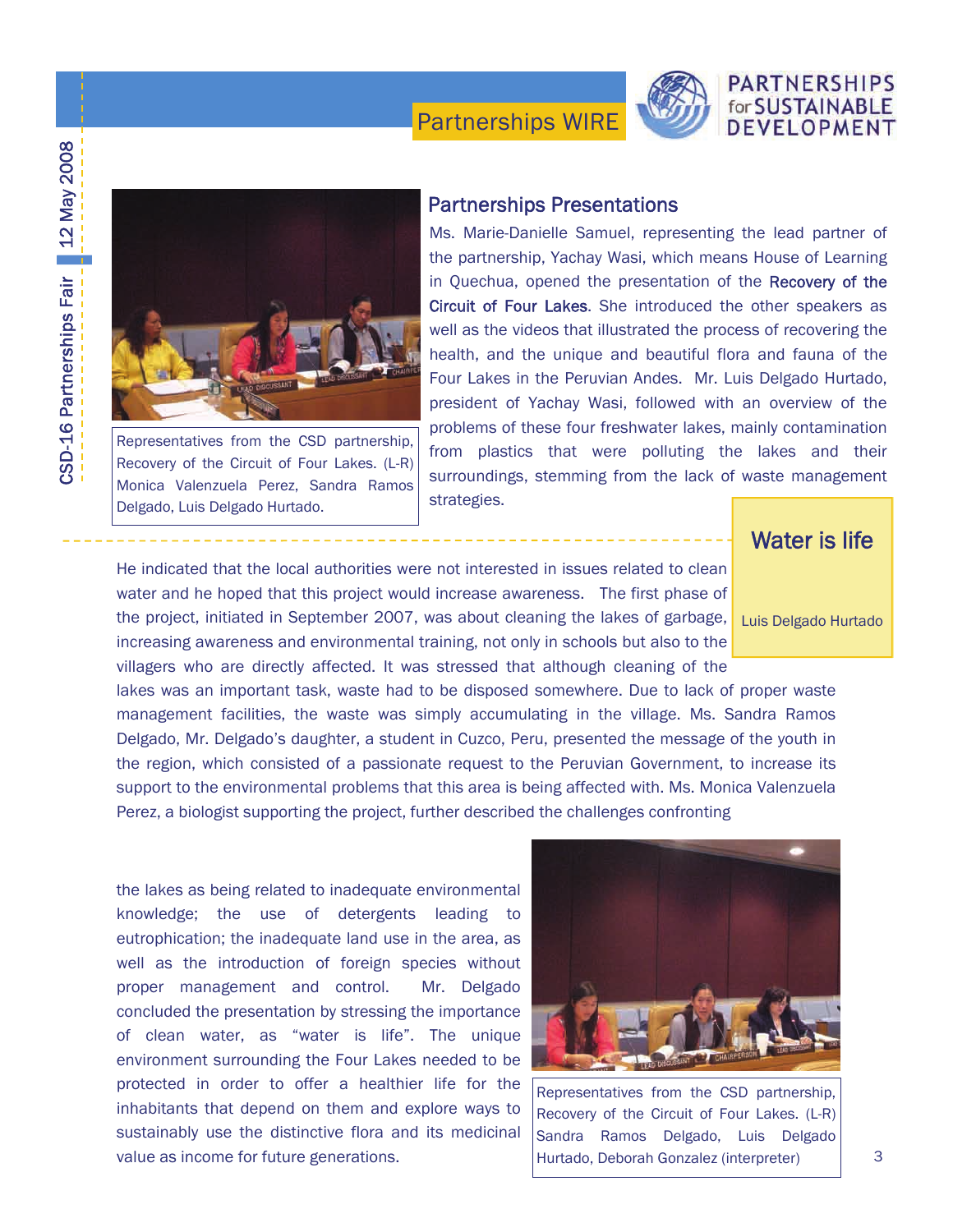

#### **PARTNERSHIPS** for SUSTAINABLE **DEVELOPMEN**

Professor Eugenia Tesoro, Coordinator and General Director of the Network of European Alimentary Culture, welcomed participants to the presentation by indicating that the partnership is a network established to contribute to making people aware of the fact the citizenship is not only a legal and political concept, but an all-embracing one. If education is an investment for the future, education for citizenship is an investment for the democratic future of a country. Dr. Tesoro pointed out that NEAC is based on the assumption that food can be seen as an anthropological paradigm of society and can be analyzed from a variety of viewpoints: art, science, music and sociology. NEAC has strived to highlight that a strong local/regional identity is essential and complementary to a



Representatives of the Network of European Alimentary Culture. (L to R) Bozidar Rados, Enrico Scotto di Carlo and Eugenia Tesoro

Youth Meetings organized under the umbrella of NEAC provide an opportunity to explore intercultural and global citizenship issues.

NEAC

strong global identity, and this is particularly important in encouraging the emergence of an identity in young people. The partnership promotes an active citizenship on a regional level by linking regions through intensified cooperation in the field of school education, involving public authorities, schools (pupils and teachers), universities, training centers, local and regional school authorities and companies from 33 European countries.

Mr. Bozidar Rados, of Croatian origin from the Zagreb University, one of the youth coordinators of NEAC offered a unique view of the meaning of "Youth Meetings" for him and others in terms of cultural exchange. Youth Meetings have been organized under the umbrella of NEAC to provide an opportunity for young people to explore important intercultural issues and promote global citizenship. The themes of these meetings have

been very diverse, such as: "Bridges between diversities"; "Cross-border cooperation: our message to Europe"; and "Experiences and challenges: Young people leaders in social change". Mr. Rados indicated that young people attend the Youth Meetings to learn and work with each other, to get to know each other and together to seek answers to questions about the past, the present and the future.

Dr. Enrico Scotto di Carlo, Counsellor for Culture of the Municipality of Procida in Italy, an island of fishermen descendants, strongly believes in NEAC. He indicated that his municipality was one of the initial partners of NEAC, now composed of 33 European countries and more than two hundred schools and public institutions joined by a unifying concept: food, the primitive energy of life. Procida has supported the NEAC project by organizing seven meetings under its auspices. Each European country has its unique identity and culture, but through NEAC they all enrich a global citizenship network. The Network has established a non-profit organization called NEAC 2 which will continue to promote the project of active citizenship, moving from the core of Europe to new developing areas around the world.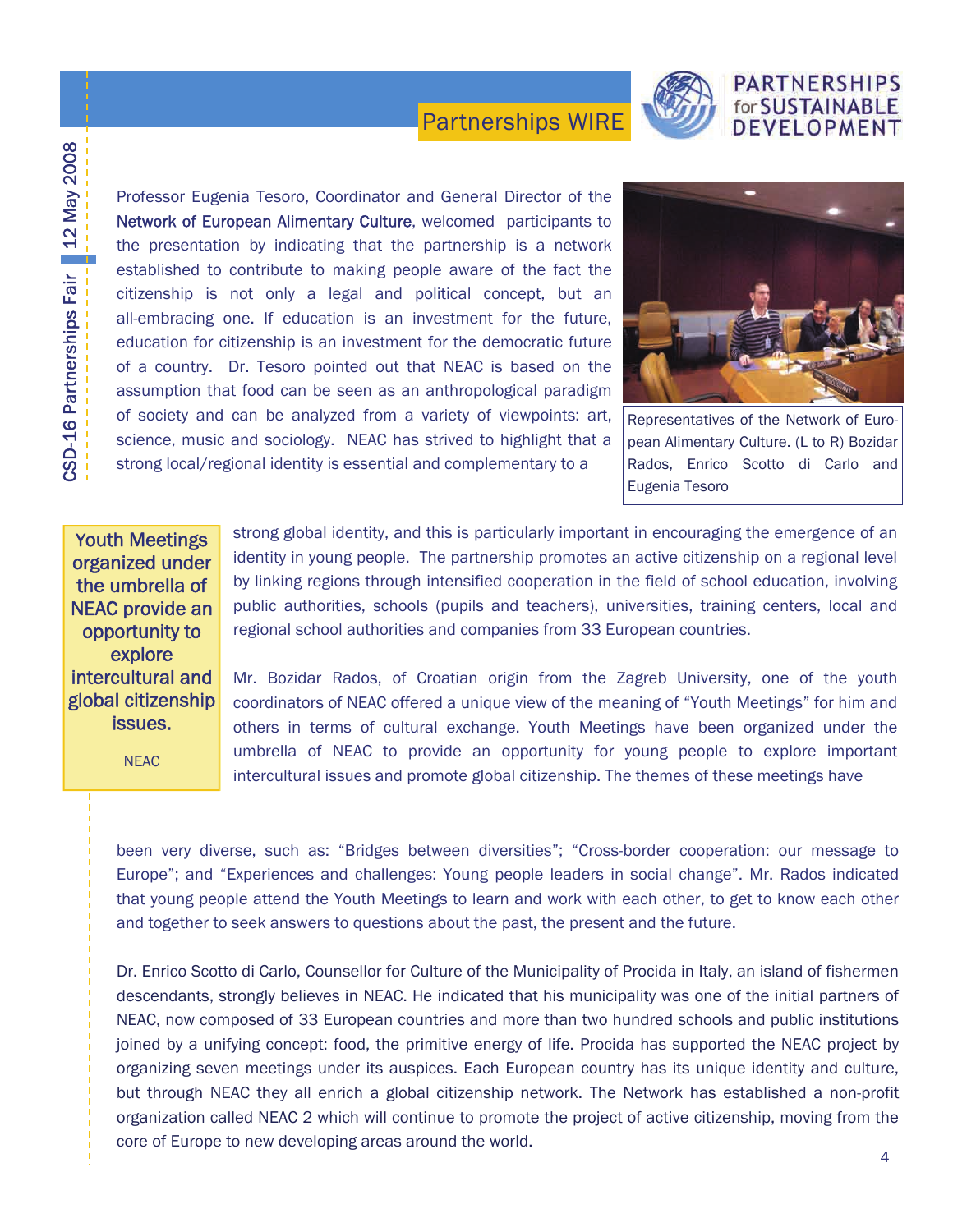

# CSD-16 Partnerships Fair 12 May 2008 CSD-16 Partnerships Fair 12 May 2008



Michael Kelly, presenting on behalf of the LP Gas Rural Energy Challenge partnership.

Mr. Michael Kelly, Director of Market Development of the World LP Gas Association, presented the latest developments in the work of the LP Gas Rural Energy Challenge. The partnership aims to offer access to reliable and clean energy through the use of LP Gas to poor areas where energy supply is often difficult or not in place. He indicated that two billion people worldwide lack access to electricity and a further two billion people depend on traditional fuels (wood, dung) for cooking and heating. Energy in his view, is a prerequisite for sustainable development and for achieving the MDGs, and is key for meeting basic needs such as: domestic uses (heating and cooking); household tasks

(water pumping, grinding and milling); productive purposes (brick and ceramics firing, metal working, fish smoking); social services (health care, education). LP Gas, he illustrated, is propane or butane or a mixture of the two. It is always present as a product of oil refining and is found naturally in natural gas (methane) fields and crude oil fields. It can be distributed in relatively cheap, small containers and used for cooking, heating, lighting and commercial/industrial activities. Mr. Kelly emphasized the advantages of LP Gas in terms of its significant health, safety and environmental benefits compared to traditional solid fuels, such as wood/biomass and coal, or other refined fuels such as kerosene or paraffin. He continued indicating that LP Gas burns cleanly without smoke or residual particulate matter and with relatively low pollutant emissions.

Two billion people depend on traditional fuels for cooking and heating.

LP Gas Rural Energy **Challenge** 

However, he indicated, there are still barriers to the wide use of LP Gas by the poor whether urban or rural, such as the availability of fuel, appropriate canister sizes, financing of first costs, and refilling costs and challenges in transportation and distribution.

With seven multistakeholder workshops held in Ghana, Honduras, Morocco, South Africa, Vietnam, Turkey and China, the LP Gas Rural Energy Challenge initiated its programme plan with the aim to agree on priority actions, identify projects and initiate a dialogue between partners. Next steps in the life of the partnership include the further identification of pilot countries, definition of feasible projects, secure project financing from private and public sources, transfer of relevant knowledge and continue to assure the safety and affordability of LP Gas for the consumer. The World LP Gas Association will host the 21st World Forum "LP Gas – Clean Energy for a Low Carbon World" in September 2008, in South Korea.